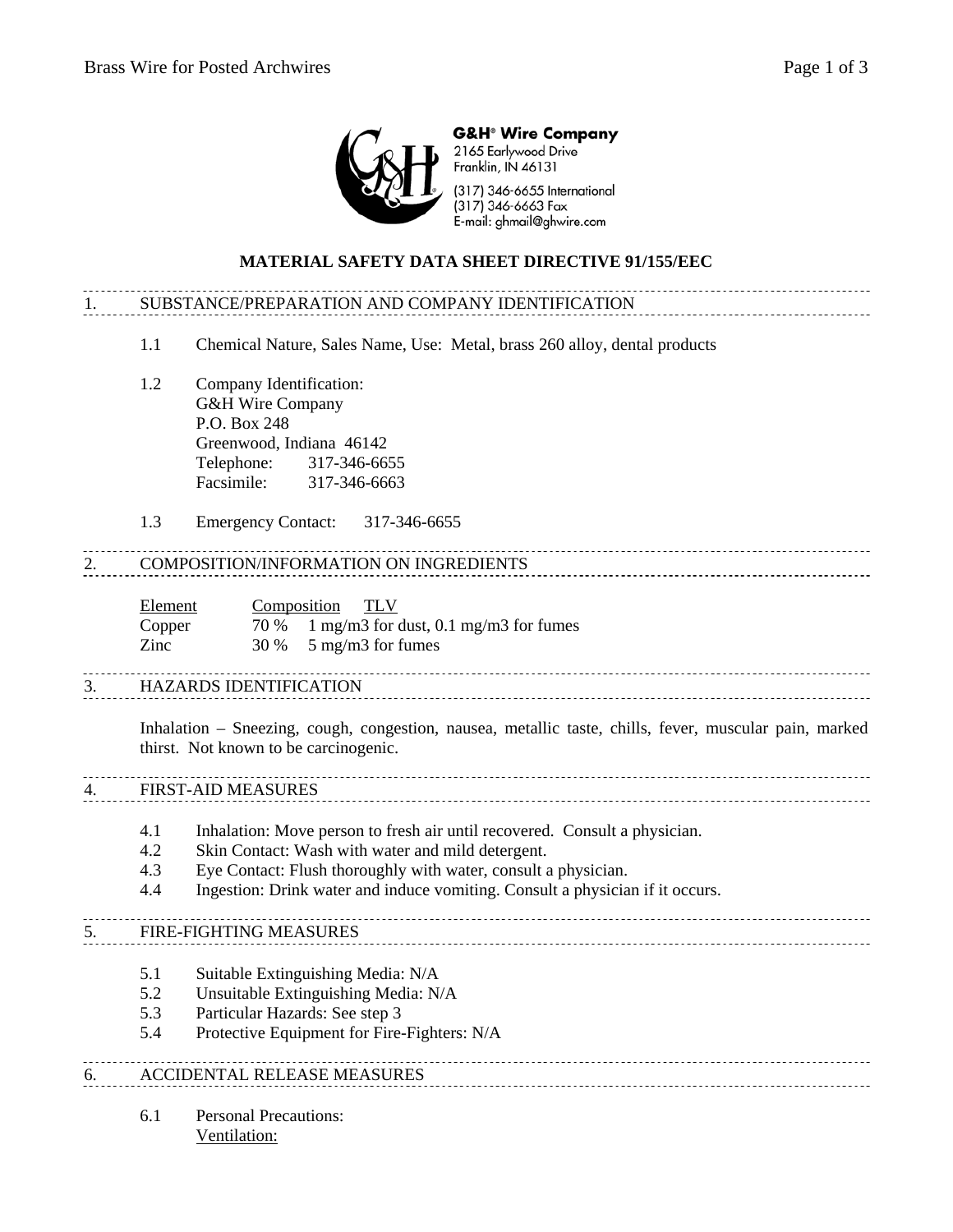If your process causes a release of dust or fume, use local and general exhaust ventilation to keep airborne concentrations of dust or fumes below the TLV.

Respiratory Protection:

If your process causes a release of dust or fume in excess of the permissible exposure limit, use approved respirators for protection against airborne dust or fumes should be worn. Respirators should be used in accordance with 29CFR 1910.134.

### Protective Equipment:

Gloves and barrier creams may be necessary to prevent skin sensitization and dermatitis. If your process involves grinding or any other action that causes the release of dust or fumes, approved safety glasses or goggles should be worn.

- 6.2 Environmental Precautions: No hazard
- 6.3 Cleaning Methods: N/A

## 7. HANDLING AND STORAGE

- 7.1 Handling: See step 6.1
- 7.2 Storage: N/A
- 7.3 Storage Conditions: N/A

#### 8. EXPOSURE CONTROLS/PERSONAL PROTECTION

Minimize contact as outlined in step 6.1

## 9. PHYSICAL AND CHEMICAL PROPERTIES

9.1 Form: Solid Color: Metallic

Odor: Odorless

- 9.2 Change of State: liquid Melting Point/Range: HIGH Boiling Point: HIGH
- 9.3 Flash Point: N/A
- 9.4 Ignition Point: N/A
- 9.5 Vapor Pressure (20°C): NIL
- 9.6 Density (20 $^{\circ}$ C): 8.5 to 8.9 specific gravity
- 9.7 Solubility in: Water (20°C): insoluble
	- Organic Solvent (20°C): insoluble
- 9.8 PH-Value (at  $10g/1H_20$ ): N/A
- 9.10 Viscosity (20°C): solid

## 10. STABILITY AND REACTIVITY

- 10.1 Thermal Decomposition: Fumes
- 10.2 Conditions to Avoid: None
- 10.3 Materials to Avoid: acetylene, chlorine
- 10.4 Hazardous Decomposition Products: Zinc and Copper fumes

### 11. TOXICOLOGICAL INFORMATION

- 11.1 Oral Toxicity: Not known
- 11.2 Inhalation: Reference Step 3 and Step 6.1
- 11.3 Skin Irritation: Not known
- 11.4 Sensitization: Not known